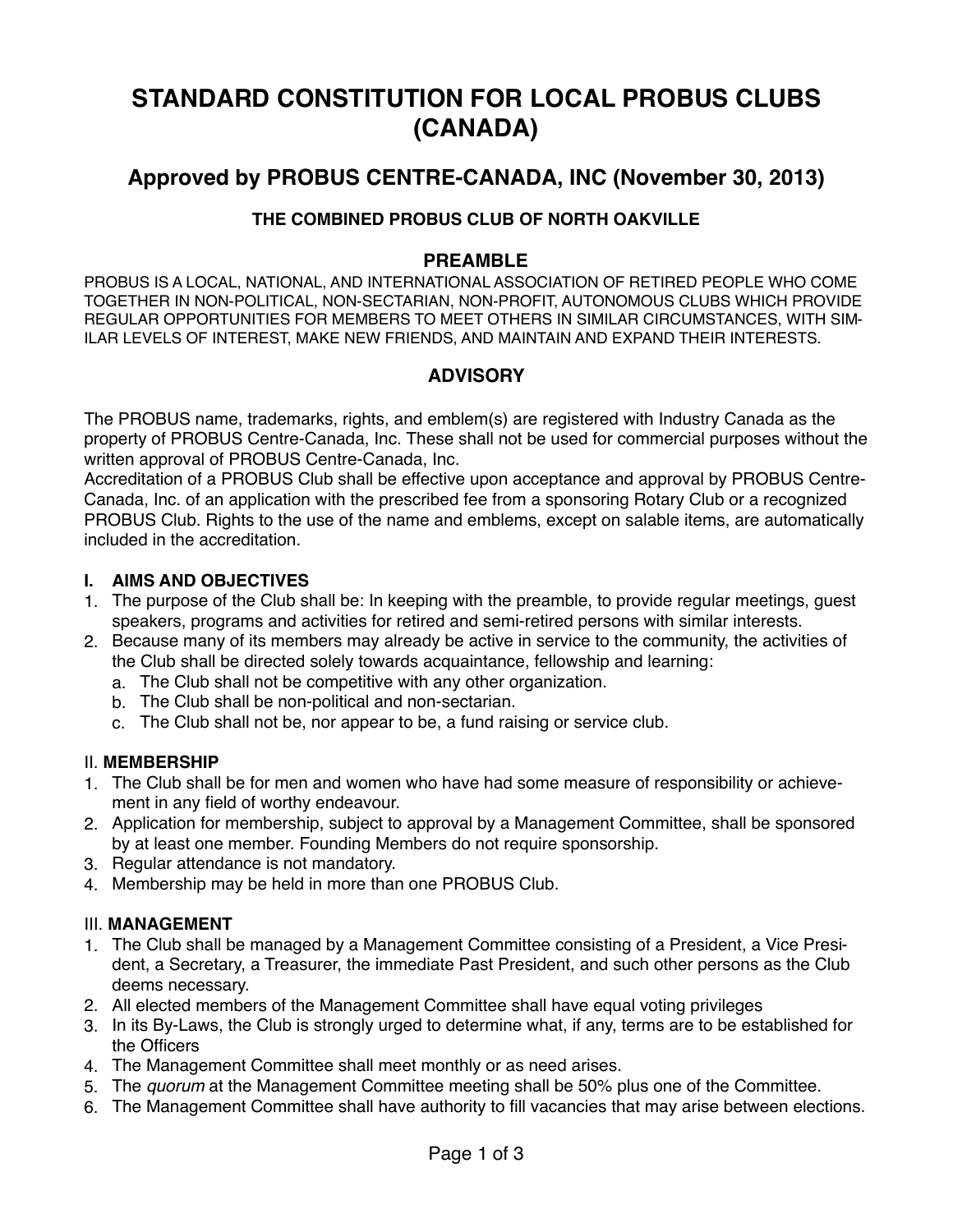- 7. The Management Committee shall have authority to appoint sub-committees.
- 8. The Membership Chairperson shall be responsible for the list of members' names, addresses, phone numbers, and such other information required by Club By-Law. This list must not be used for commercial purposes.
- 9. The Club shall co-operate with Rotary and other PROBUS Clubs in the formation of new PROBUS Clubs.

## IV. **GENERAL MEETINGS**

- 1. General meetings of the Club shall be held monthly or as determined by the Club.
- 2. There shall be an Annual General Meeting held in accordance with Club By-Laws. In advance of the meeting, members shall be provided with a financial statement for the twelve months prior to the Annual General Meeting
- 3. At each Annual General Meeting the presiding officer shall present nominations from the Nominating Committee for positions on the Management Committee. Elections, when necessary, shall be by ballot.
- 4. Meetings shall be conducted according to commonly accepted rules of parliamentary procedure in keeping with Roberts Rules of Order. A motion that receives an equal number of affirmative and negative votes shall be considered lost.

## V. **ANNUAL RETURNS**

- 1. The financial year of the Club shall be established at a date which will appropriately coincide with the Annual General Meeting of the Club.
- 2. By December 31st of each year, and in conjunction with an application for Accreditation of a new Club, each Club shall submit to PROBUS Centre-Canada, Inc. a completed Annual Return Information Form and Directory Renewal Form as distributed by PROBUS Centre-Canada, Inc.. Information within these forms is for sole use of PROBUS Centre-Canada, Inc.
- **3.** The Treasurer shall remit to PROBUS Centre-Canada, Inc. the annual assessment levied by PROBUS Centre-Canada, Inc. by December 31st of each year.

#### VI. **MEMBERSHIP FEES**

1. Each member of the Club shall pay the annual membership fee as provided in the Club By-Laws.

#### VII. **NON-PROFITABILITY**

1. The income and property of the Club shall be applied towards the objectives of PROBUS and no portion thereof transferred directly or indirectly to the members. Nothing herein shall prevent the payment of approved remuneration for services actually rendered to the Club.

#### VIII. **DISSOLUTION**

1. In recognition of Rotary service and contribution towards the expansion of PROBUS, any funds remaining on dissolution of the Club shall be donated to The Rotary Foundation (Canada) or to another registered charitable organization as approved by a majority of the Club Members at a General Meeting.

#### IX. **BYLAWS**

1. Club By-Laws and their amendments shall be consistent with this Constitution.

#### X. **AMENDMENT**

- 1. A proposed amendment to this Standard Constitution for Clubs may be moved by a Director of PROBUS Centre-Canada, Inc. or by any member of a Cub via their Management Committee.
- 2. A proposed amendment to this Standard Constitution for Clubs shall be forwarded to the Board of Directors of PROBUS Centre-Canada, Inc. for consideration at a meeting of the Board of Directors